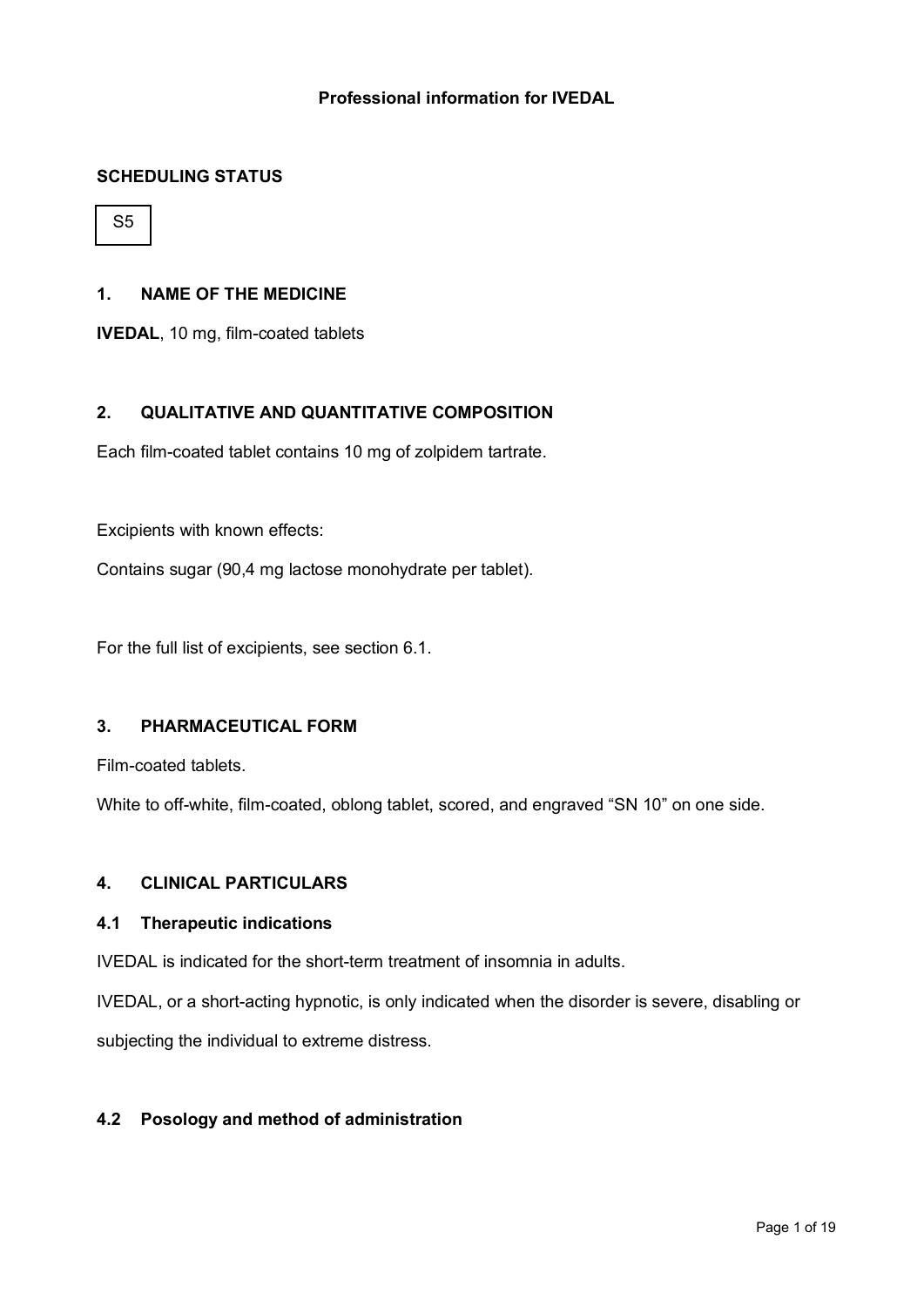# **Posology**

Treatment should be as short as possible. Generally, the duration of treatment varies from a few days to two weeks with a maximum, including the tapering off process, of four weeks. In certain cases, extension beyond the maximum treatment period may be necessary; if so, extension beyond the maximum treatment period should not take place without re-evaluation of the patient's status, since the risk of abuse and dependence increases with the duration of treatment (see section 4.4).

IVEDAL should be taken immediately before going to bed, or in bed.

IVEDAL should be taken in a single intake and not be re-administered during the same night.

#### *Dose:*

The recommended daily dose for adults is 10 mg immediately before bedtime, or in bed. The lowest effective daily dose of IVEDAL should be used and must not exceed 10 mg.

#### **Special populations**

### *Elderly patients:*

Since elderly or debilitated patients may be especially sensitive to the effects of IVEDAL, in these patients, a dose of 5 mg is recommended. The total IVEDAL dose should not exceed 10 mg in this population.

### *Children:*

Safety and effectiveness of IVEDAL in paediatric patients under the age of 18 years have not been established. IVEDAL should not be prescribed in this population (see section 4.3). The available evidence from placebo-controlled clinical trials is presented in section 5.1.

### *Hepatic impairment:*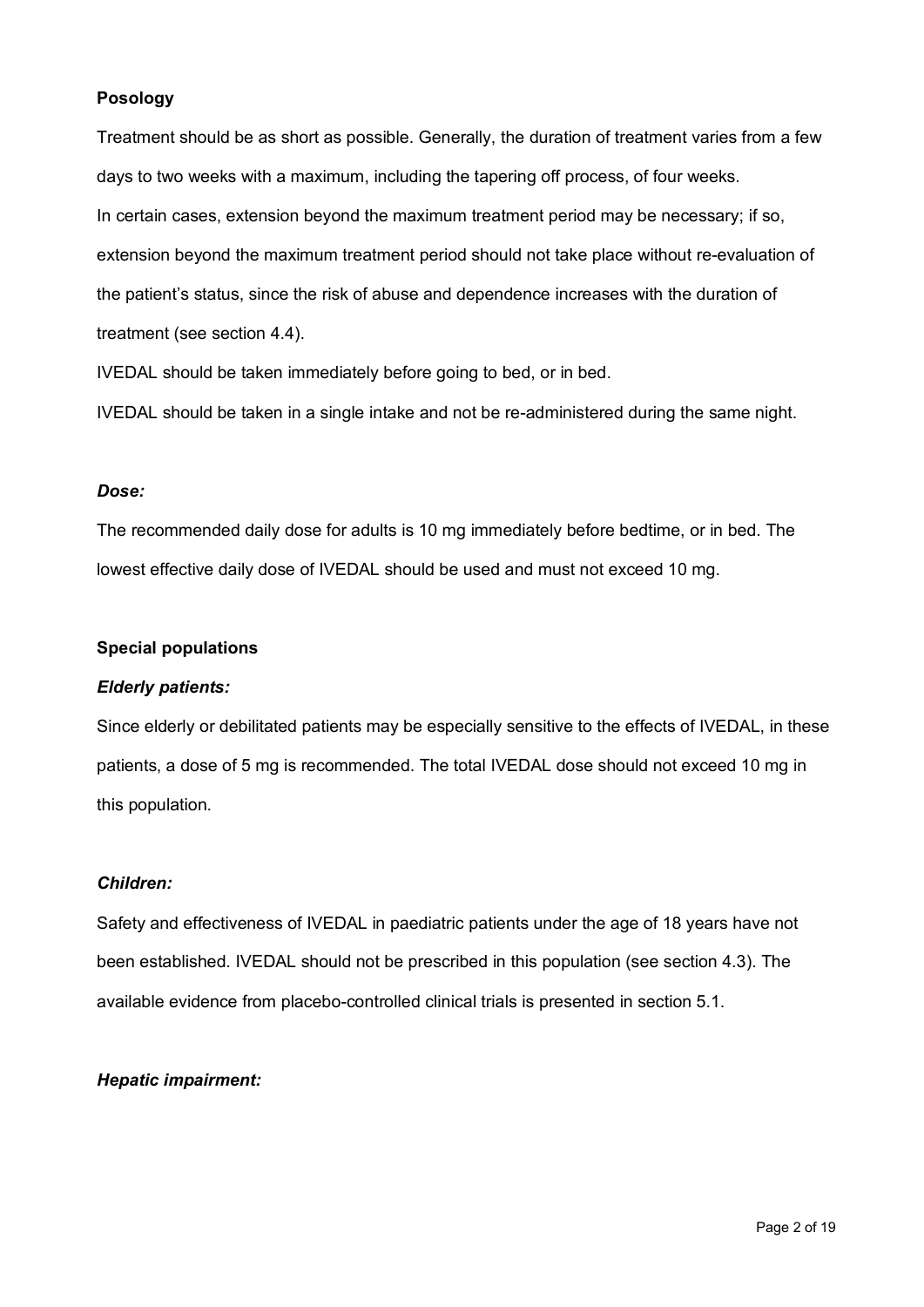As clearance and metabolism of zolpidem tartrate, as in IVEDAL, is reduced in hepatic impairment; dosage should begin at 5 mg in these patients with particular caution being exercised in elderly patients. In adults (under 65 years) dosage may be increased to 10 mg only where the clinical response is inadequate, and the medicine is well tolerated.

IVEDAL must not be used in patients with severe hepatic impairment as it may contribute to encephalopathy (see section 4.3).

# **Method of administration**

Oral administration.

# **4.3 Contraindications**

- Hypersensitivity to zolpidem tartrate or any of the excipients listed in section 6.1.
- Myasthenia gravis.
- Sleep apnoea syndrome.
- Acute and/or severe respiratory insufficiency.
- Severe hepatic insufficiency (see section 4.4).
- Paediatric population under the age of 18.
- Safety in pregnancy and lactation has not been established (see section 4.6).
- Known to have previously experienced complex sleep behaviours after taking IVEDAL (see section 4.4).

# **4.4 Special warnings and precautions for use**

The cause of insomnia should be identified wherever possible and the underlying factors treated before IVEDAL is prescribed. The failure of insomnia to remit after a 7 – 14 days course of treatment may indicate the presence of a primary psychiatric or physical disorder, and the patient should be carefully re-evaluated at regular intervals.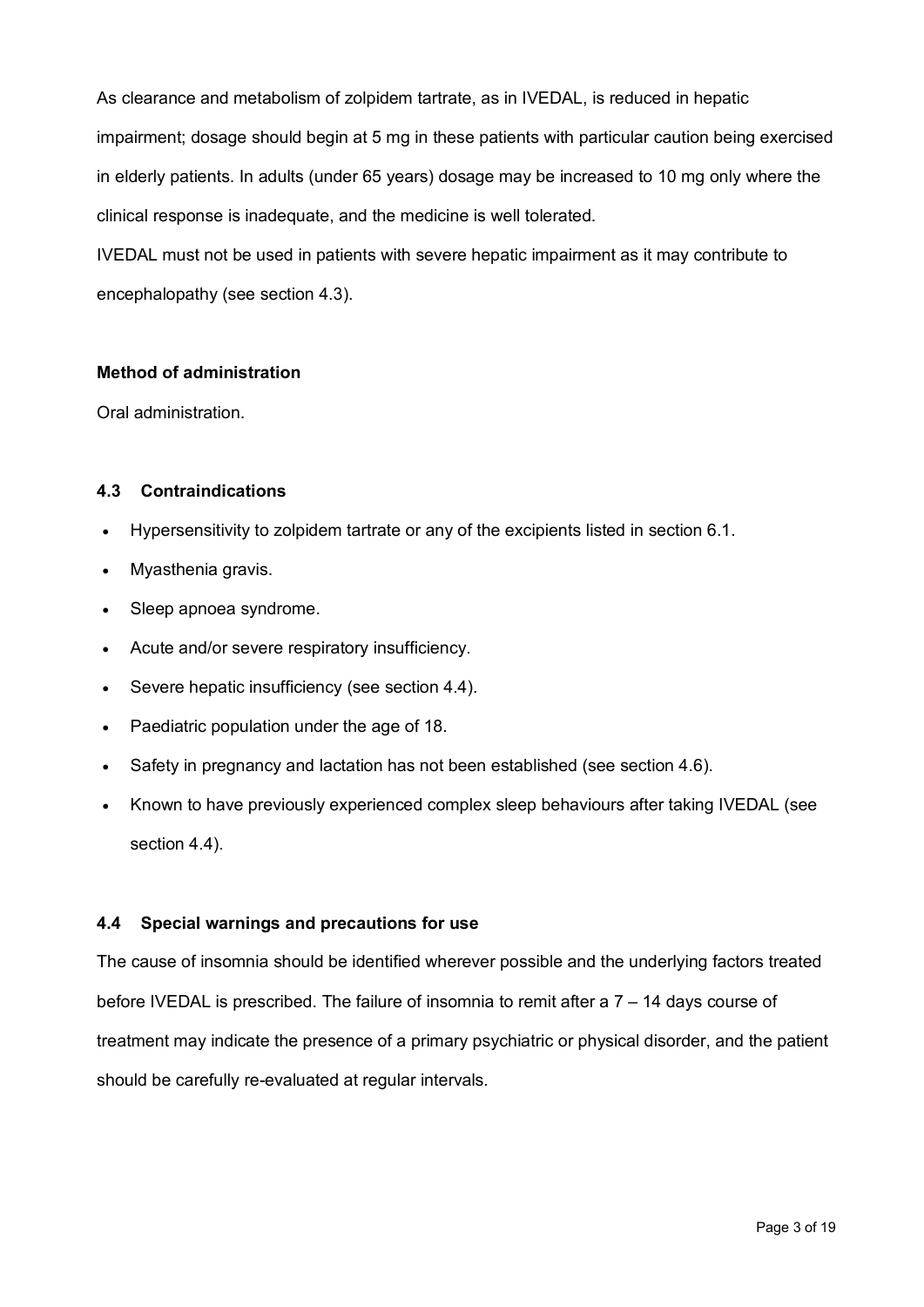# **Respiratory insufficiency:**

Caution should be observed when prescribing IVEDAL to patients with chronic respiratory insufficiency as respiratory drive may be suppressed.

### **Severe hepatic insufficiency:**

IVEDAL is contraindicated in patients with severe hepatic insufficiency as it may precipitate encephalopathy (see section 4.2 and section 4.3).

### **Risks from concomitant use with opioids:**

Concomitant use of opioids with benzodiazepines or other sedative-hypnotic medicines, including IVEDAL, may result in sedation, respiratory depression, coma, and death. Because of these risks, reserve concomitant prescribing of opioids and benzodiazepines for use in patients for whom alternative treatment options are inadequate.

If a decision is made to prescribe IVEDAL concomitantly with opioids, prescribe the lowest effective dosages and minimum durations of concomitant use, and follow patients closely for signs and symptoms of respiratory depression and sedation. In this respect, it is strongly recommended to inform patients to be aware of these symptoms (see section 4.5).

# **Paediatric patients:**

IVEDAL is contraindicated in patients under the age of 18 years due to increased occurrence of adverse effects including dizziness, headache and hallucinations.

# **Elderly patients:**

See section 4.2 for dose recommendations.

# **Psychotic illness:**

IVEDAL should not be used as the primary treatment of psychotic illness.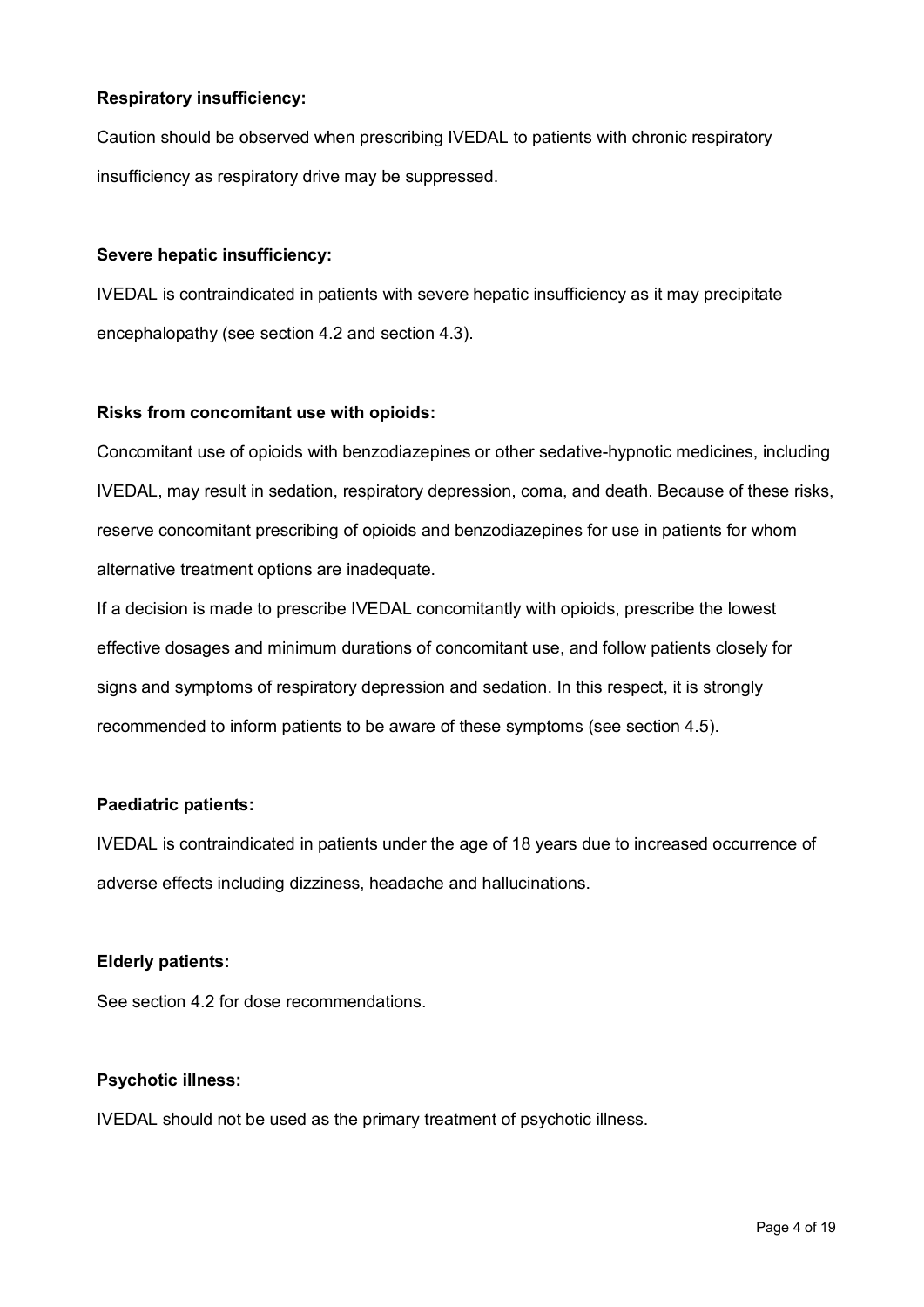#### **Amnesia:**

IVEDAL may induce anterograde amnesia. The condition occurs most often several hours after ingesting IVEDAL and therefore, to reduce this risk, patients should ensure that they will be able to have uninterrupted sleep of 7 to 8 hours (see section 4.8).

#### **Suicidality and depression:**

Several epidemiological studies show an increased incidence of suicide and suicide attempt in patients with or without depression, treated with benzodiazepines and other hypnotics, including IVEDAL. A causal relationship has not been established. IVEDAL should not be used as the primary treatment of depressive syndromes. IVEDAL should be administered with caution in patients exhibiting symptoms of depression. Suicidal tendencies may be present, therefore, the least amount of IVEDAL that is feasible, should be supplied to these patients because of the possibility of intentional overdosage by the patient.

Pre-existing depression may be unmasked during use of IVEDAL.

Since insomnia may be a symptom of depression, the patient should be re-evaluated if insomnia persists.

#### **Other psychiatric and paradoxical reactions:**

Other psychiatric and paradoxical reactions like restlessness, exacerbated insomnia, agitation, irritability, aggression, delusion, anger, nightmares, hallucinations, abnormal behaviour, delirium and other adverse behavioural effects are known to occur when using IVEDAL. Should this occur, use of IVEDAL should be discontinued. These reactions are more likely to occur in elderly patients (see section 4.8).

#### **Somnambulism and associated behaviours:**

Complex sleep behaviours, including sleep walking and other associated behaviours such as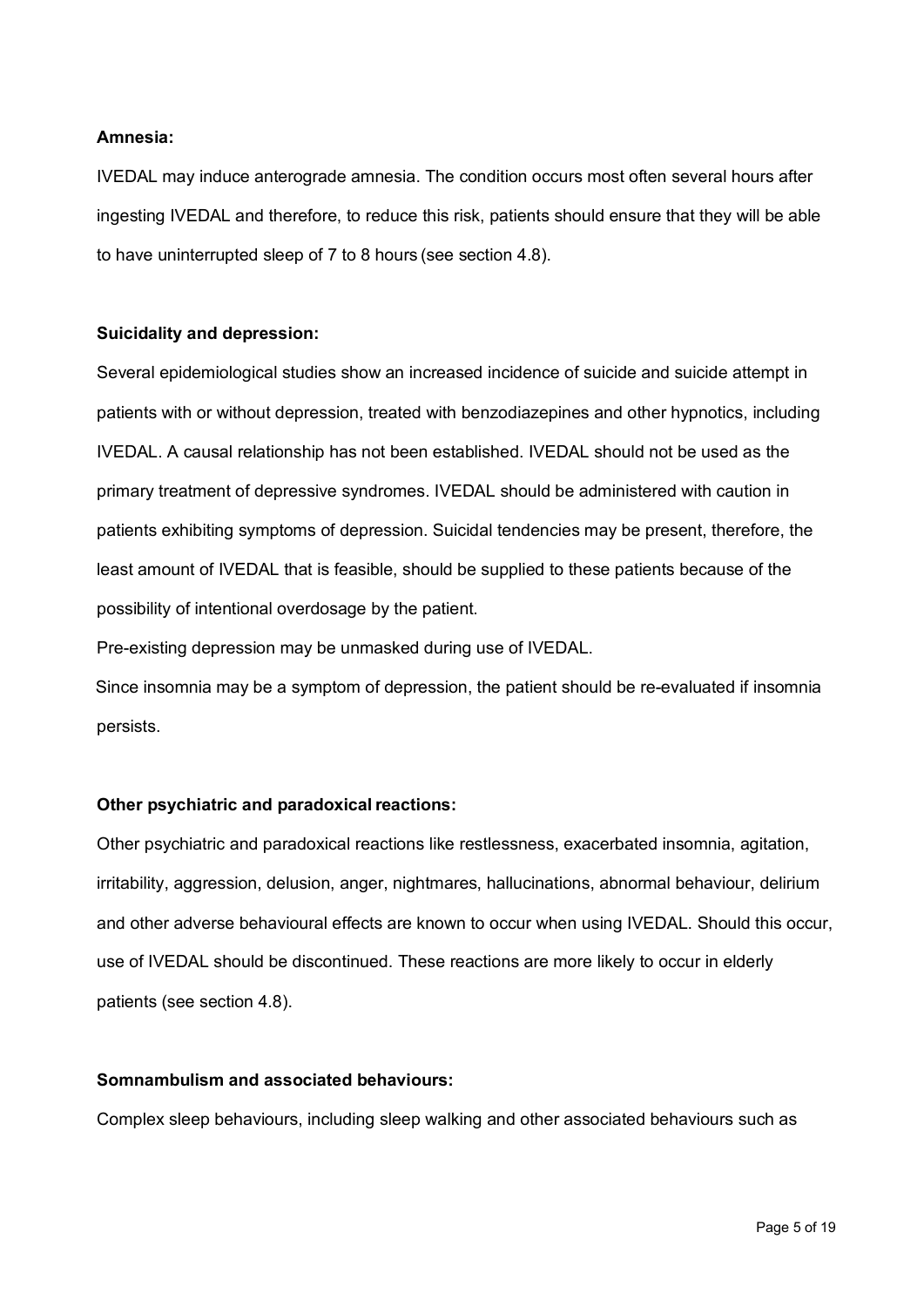"sleep driving", preparing and eating food, making phone calls or having sex, with amnesia from the event, have been reported in patients who had taken IVEDAL and were not fully awake. Patients can be seriously injured or injure others during complex sleep behaviours. Such injuries may result in a fatal outcome.

Post-marketing reports have shown that complex sleep behaviours may occur with IVEDAL alone at recommended doses, with or without the concomitant use of alcohol or other central nervous system (CNS) depressants.

Discontinue treatment immediately if a patient experiences complex sleep behaviour.

# **Next-day psychomotor impairment:**

IVEDAL has CNS-depressant effects. The risk of psychomotor impairment, including impaired driving ability, is increased if: IVEDAL is taken within less than  $7 - 8$  hours before performing activities that require mental alertness, a dose higher than the recommended dose is taken, or IVEDAL is co-administered with other CNS depressants, alcohol, or with other medicines that increase the blood levels of IVEDAL (see section 4.5 and section 4.7).

# **Duration of treatment:**

The duration of treatment should be as short as possible and should not exceed 4 weeks, including the tapering off process. Extensions beyond these periods should not take place without re-evaluation of the situation.

It may be useful to inform the patient when treatment is started that it will be of limited duration, and to explain precisely how the dosage will be progressively decreased.

# **Tolerance:**

Some loss of efficacy of the hypnotic effects of IVEDAL may develop after repeated use for a few weeks.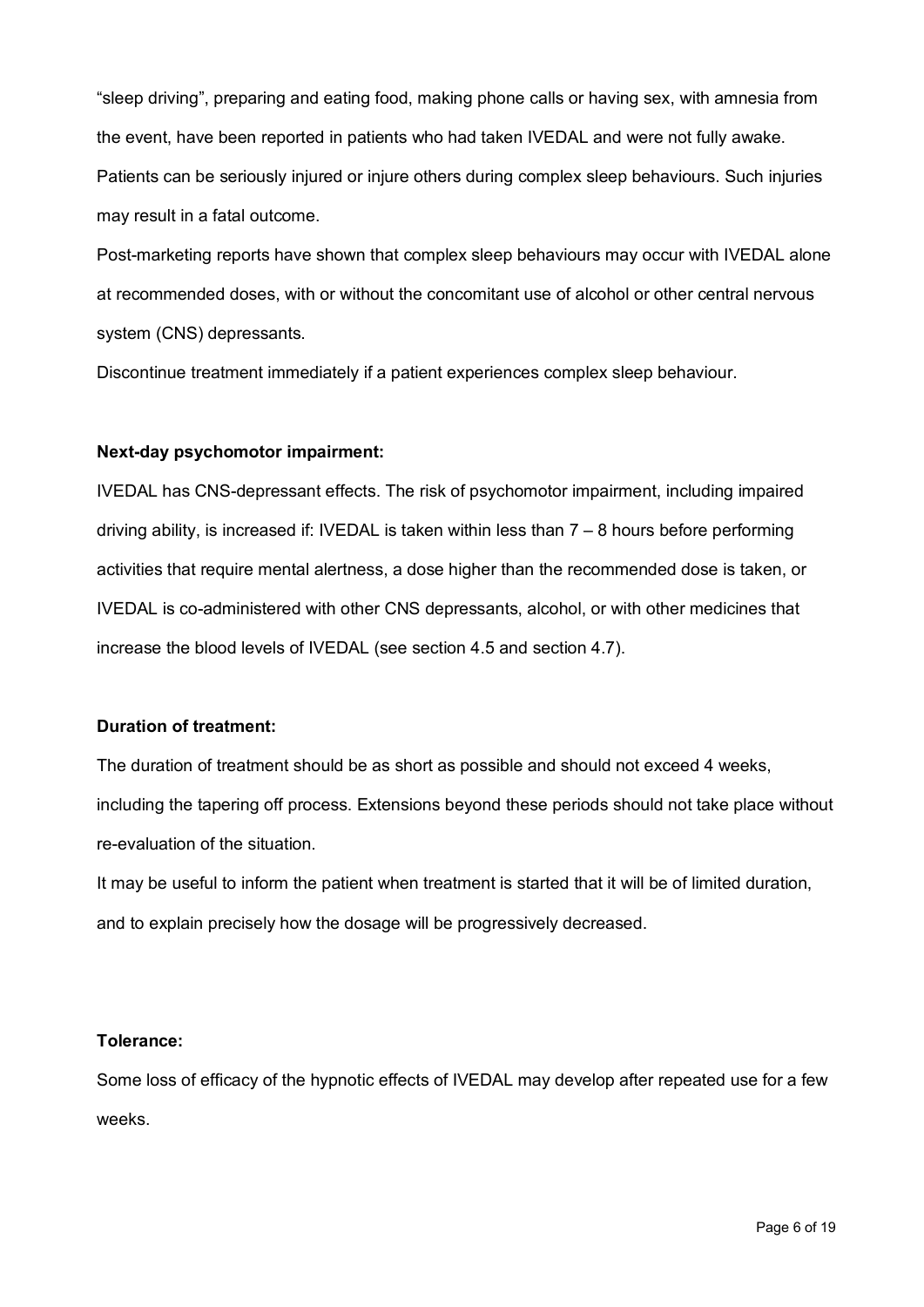### **Rebound insomnia:**

A transient syndrome, whereby the symptoms that led to treatment with sedative/hypnotic agents recur in an enhanced form, may occur on withdrawal of IVEDAL treatment. It may be accompanied by other reactions including mood changes, anxiety and restlessness. The syndrome is more likely to develop if IVEDAL is discontinued abruptly, and therefore treatment with IVEDAL should be withdrawn gradually.

It is important that the patient should be aware of the possibility of rebound phenomena, thereby minimising anxiety over such symptoms, should they occur while the IVEDAL is being discontinued.

In the case of hypnotics with a short duration of action, such as IVEDAL, withdrawal phenomena can become manifest within the dosage interval.

### **Dependence and abuse:**

Use of IVEDAL may lead to the development of abuse and/or physical and psychological dependence. The risk of dependence increases with the dose and duration of treatment. The risk of abuse and dependence is also greater in patients with a history of psychiatric disorders and/or alcohol, substance or medicine abuse. IVEDAL should be used with extreme caution in patients with current or a history of alcohol, substance or medicine abuse or dependence. Patients with a history of alcohol or drug abuse – see History of alcohol and drug abuse.

Once physical dependence has developed, abrupt termination of treatment will be accompanied by withdrawal symptoms. These may consist of headaches or muscle pain, extreme anxiety, tension, restlessness, confusion and irritability. In severe cases, the following symptoms may occur: derealisation, depersonalisation, hyperacusis, numbness and tingling of the extremities, hypersensitivity to light, noise and physical contact, hallucinations, delirium or epileptic seizures.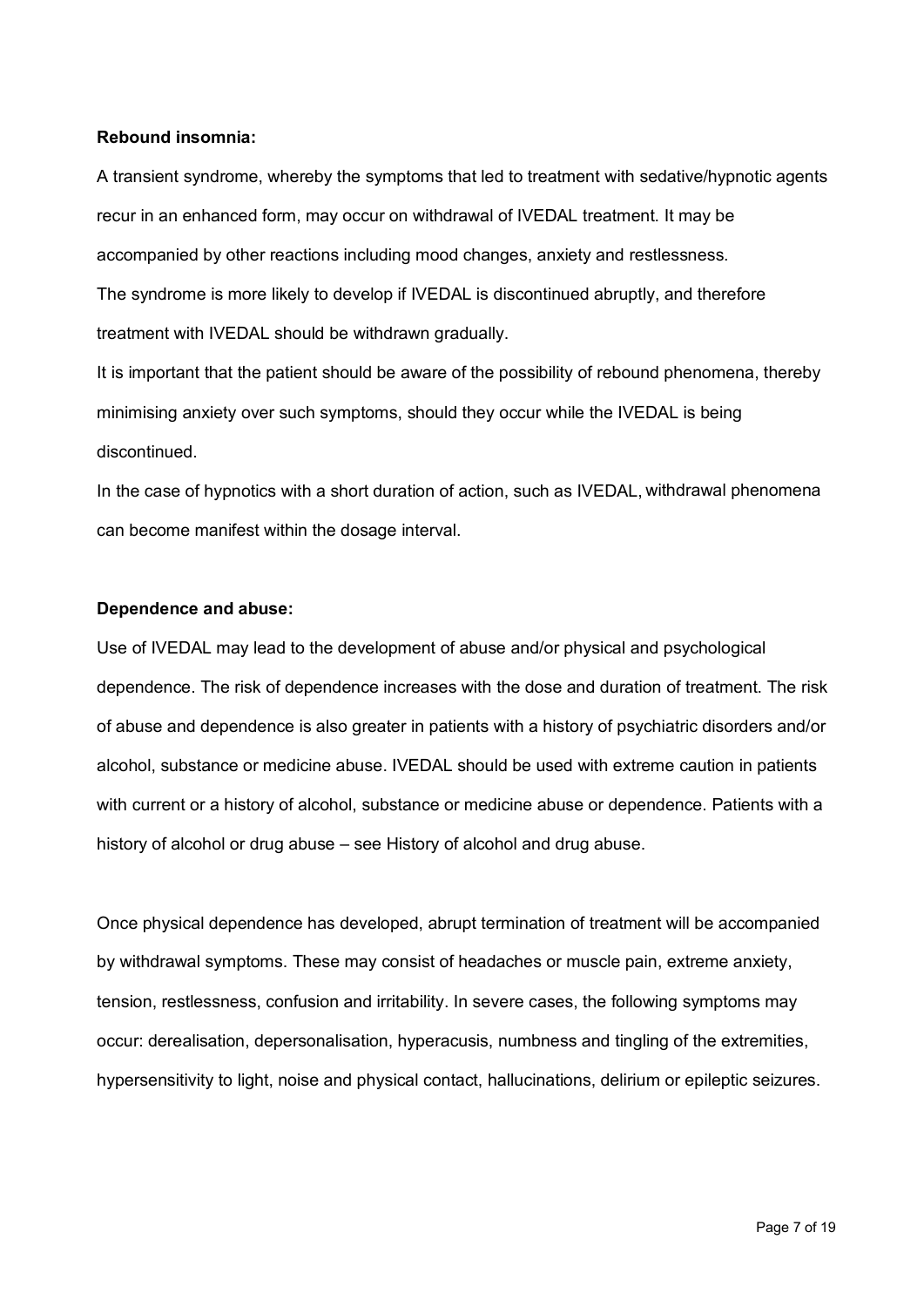Sedatives/hypnotics including IVEDAL have produced withdrawal signs and symptoms following abrupt discontinuation. These symptoms range from mild dysphoria and insomnia to a withdrawal syndrome that may include abdominal and muscle cramps, vomiting, sweating, tremors and convulsions. The following adverse events have been reported: fatigue, nausea, flushing, lightheadedness, uncontrolled crying, emesis, stomach cramps, panic attack, nervousness and abdominal discomfort.

These reported adverse events occurred at an incidence of 1 % or less. However, available data cannot provide a reliable estimate of the incidence of dependence during treatment at recommended doses. Post-marketing reports of abuse, dependence and withdrawal have been received.

### **History of alcohol and drug abuse:**

IVEDAL should not be used in patients with a history of alcohol or drug abuse.

#### **Severe injuries:**

Due to its pharmacological properties, IVEDAL can cause drowsiness and a decreased level of consciousness, which may lead to falls and consequently to severe injuries.

#### **Patients with long QT syndrome:**

An *in vitro* cardiac electrophysiological study showed that under experimental conditions using very high concentration and pluripotent stem cells IVEDAL may reduce the hERG- (human ethera-go-go-related gene) related potassium currents. The potential consequence in patients with congenital long QT syndrome is unknown. As a precaution, the benefit/risk ratio of IVEDAL treatment in patients with known congenital long QT syndrome should be carefully considered.

#### **Lactose intolerance:**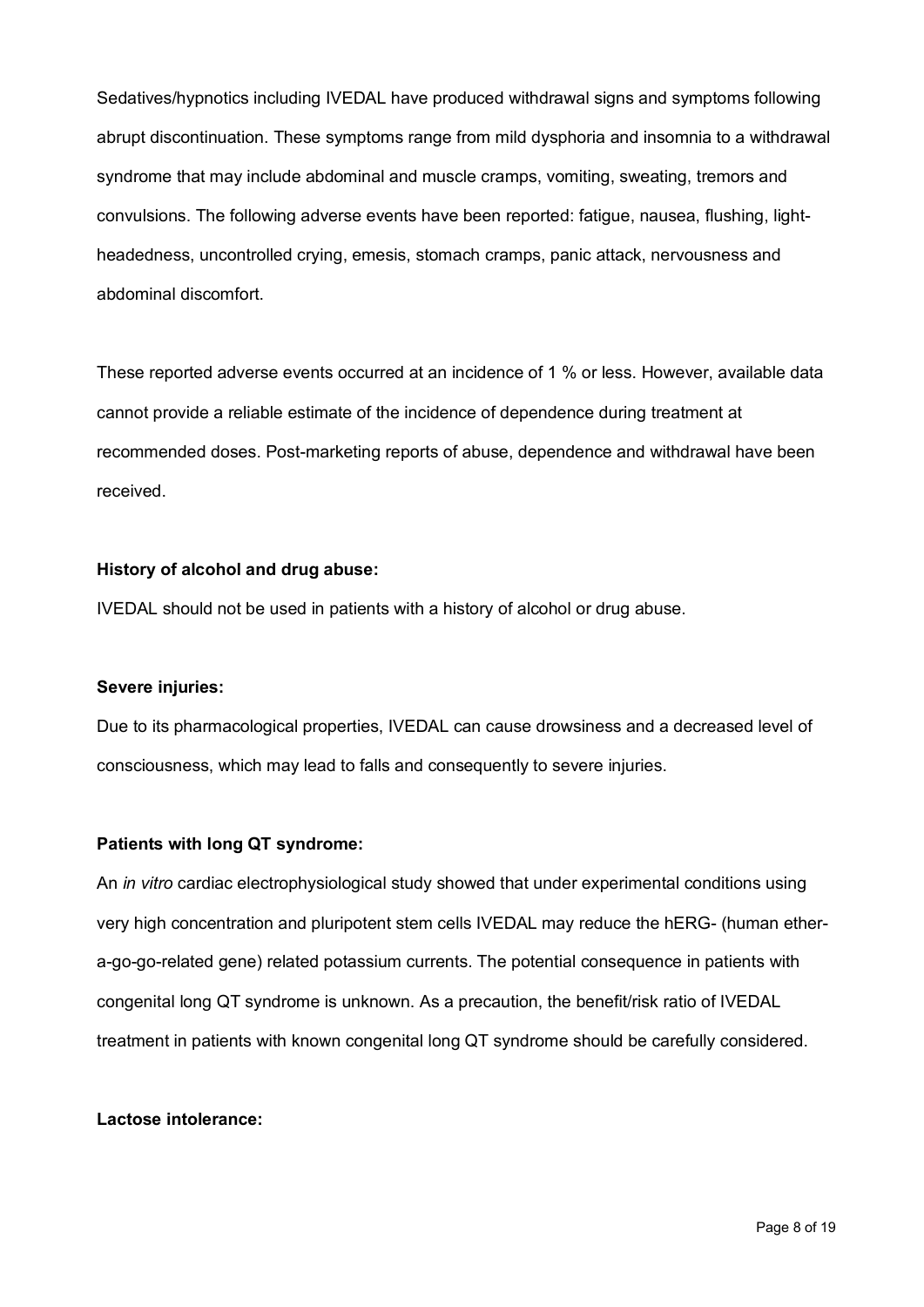Since IVEDAL tablets contain lactose monohydrate, patients with rare hereditary problems of galactose intolerance, total lactase deficiency or glucose-galactose malabsorption, should not take IVEDAL.

### **4.5 Interaction with other medicines and other forms of interaction**

### **Alcohol:**

Concomitant intake with alcohol is not recommended. The sedative effect may be enhanced when IVEDAL is used in combination with alcohol. This affects the ability to drive or use machines.

### **CNS depressants:**

Enhancement of the central depressive effects may occur in cases of concomitant use with antipsychotics (neuroleptics), hypnotics, anxiolytics/sedatives, antidepressant agents, narcotic analgesics, antiepileptic medicines, anaesthetics and sedative antihistamines. Concomitant use of IVEDAL with these medicines may increase drowsiness and psychomotor impairment, including impaired driving ability.

Co-administration of fluvoxamine may increase blood levels of IVEDAL; concurrent use is not recommended (see CYP450 inhibitors and inducers).

In the case of narcotic analgesics enhancement of the euphoria may also occur leading to an increase in psychological dependence.

# **Opioids:**

The concomitant use of benzodiazepines and other sedative-hypnotic medicines, including IVEDAL, and opioids increases the risk of sedation, respiratory depression, coma, and death because of additive CNS depressant effect. The dosage and duration of concomitant use should be limited (see section 4.4).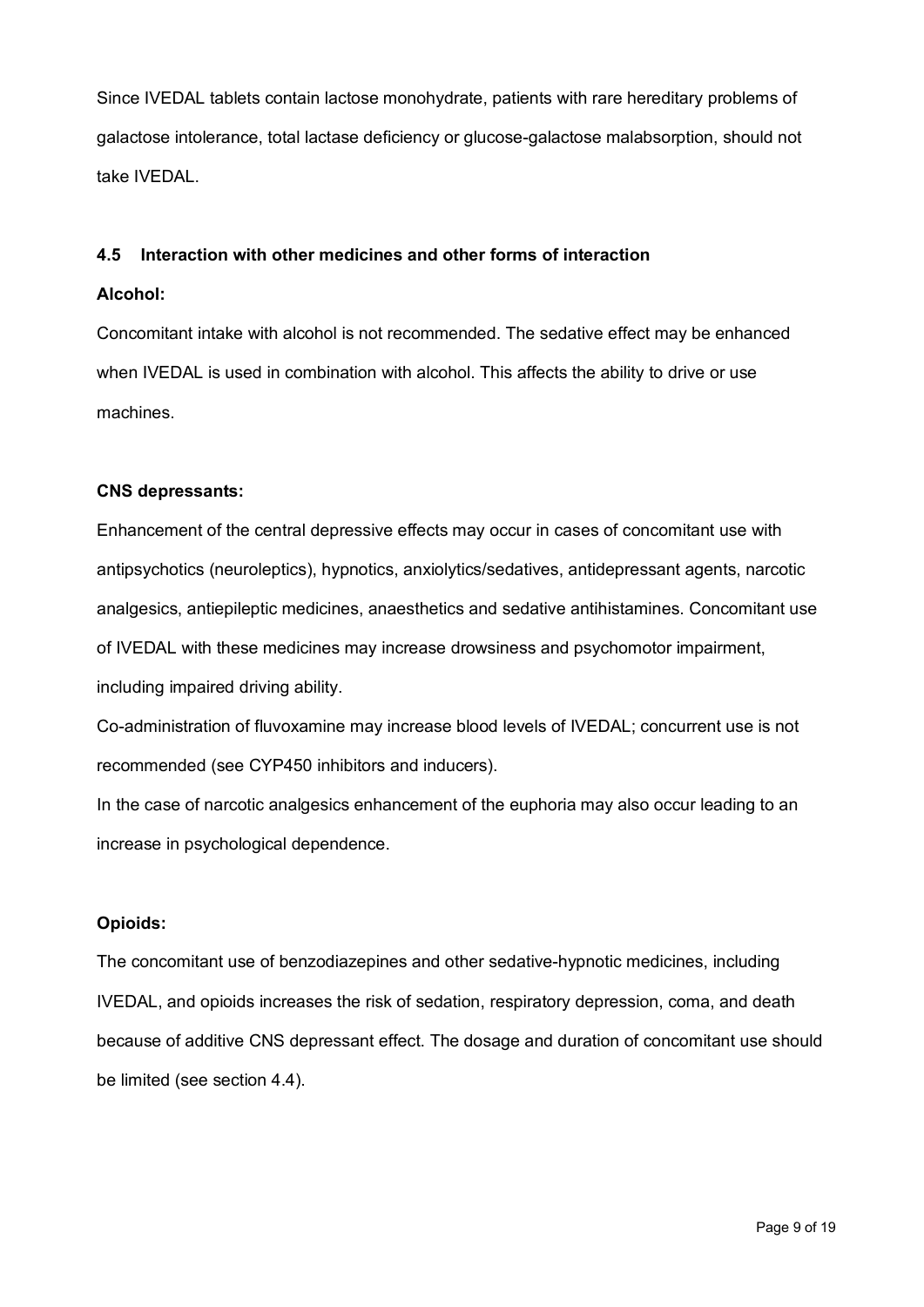### **CYP450 inhibitors and inducers:**

Compounds which inhibit certain hepatic enzymes (particularly cytochrome P450) may enhance the activity of some hypnotics like IVEDAL.

IVEDAL is metabolised via several hepatic cytochrome P450 enzymes, the main enzyme being CYP3A4 with the contribution of CYP1A2.

The pharmacodynamic effect of IVEDAL is decreased when it is administered with a CYP3A4 inducer such as rifampicin and St John's wort. Co-administration of St John's wort may decrease blood levels of IVEDAL; concurrent use is not recommended.

However, when IVEDAL was administered with itraconazole (a CYP3A4 inhibitor) its pharmacokinetics and pharmacodynamics were not significantly modified. The clinical relevance of these results is unknown.

Co-administration of IVEDAL with ketoconazole (200 mg twice daily), a potent CYP3A4 inhibitor, prolonged IVEDAL elimination half-life, increased total AUC, and decreased apparent total clearance when compared to IVEDAL plus placebo. The total AUC for IVEDAL, when coadministered with ketoconazole, increased by a factor of 1,83 when compared to IVEDAL alone. A routine dosage adjustment is not considered necessary, but patients should be advised that use of IVEDAL with ketoconazole may enhance the sedative effects. Fluvoxamine is a strong inhibitor of CYP1A2 and a moderate to weak inhibitor of CYP2C9 and CYP3A4. Co-administration of fluvoxamine may increase blood levels of IVEDAL; concurrent use is not recommended.

Ciprofloxacin has been shown to be a moderate inhibitor of CYP1A2 and CYP3A4. Coadministration of ciprofloxacin may increase blood levels of IVEDAL; concurrent use is not recommended.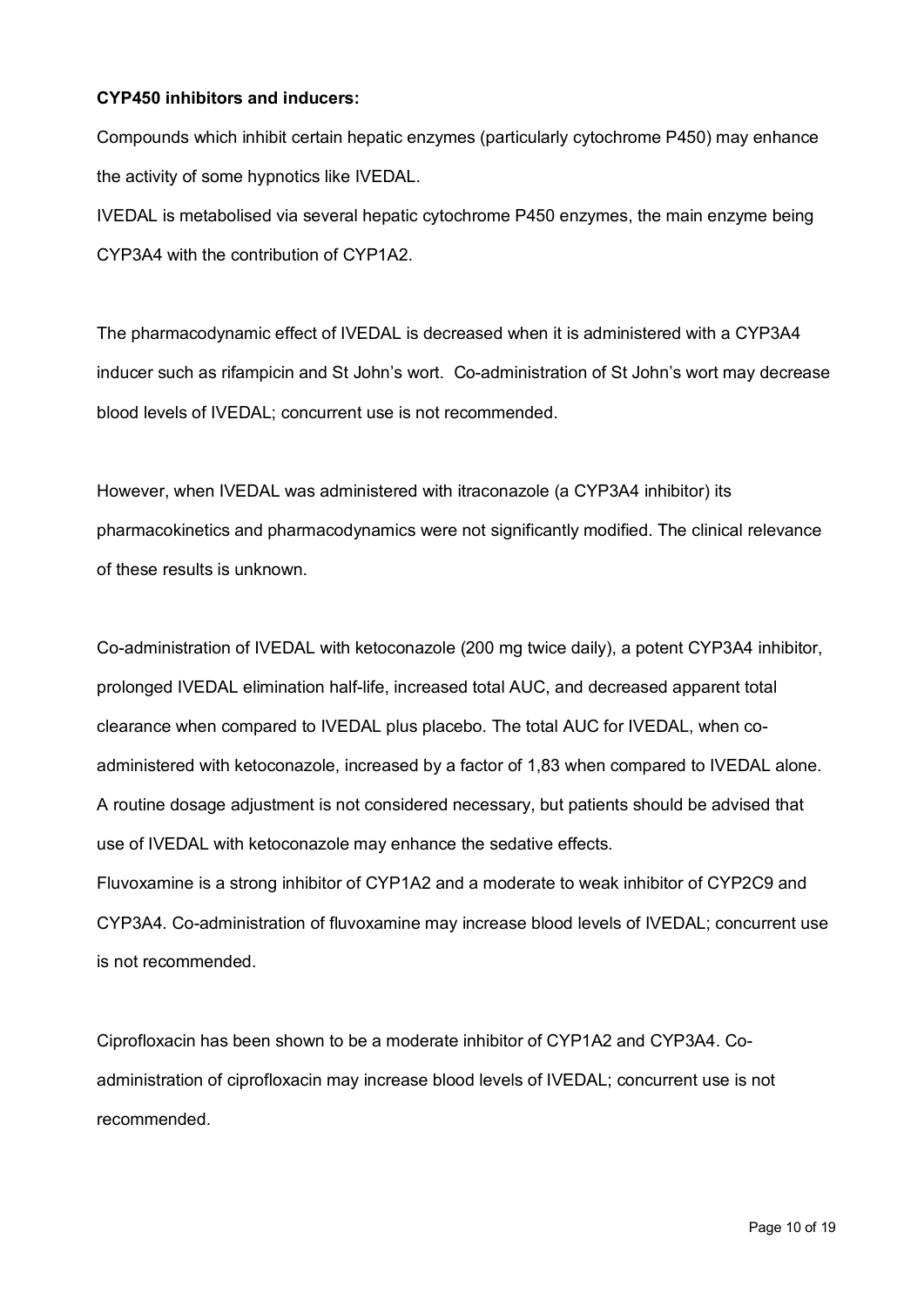### **Other medicines:**

When IVEDAL was administered with warfarin, digoxin, ranitidine or cimetidine, no significant pharmacokinetic interactions were observed.

### **4.6 Fertility, pregnancy and lactation**

Safety in pregnancy and lactation has not been demonstrated (see section 4.3).

### **Pregnancy:**

The use of IVEDAL is not recommended during pregnancy.

Animal studies do not indicate direct or indirect harmful effects with respect to reproductive toxicity. Zolpidem crosses the placenta.

A large amount of data on pregnant women (more than 1 000 pregnancy outcomes) collected from cohort studies has not demonstrated evidence of the occurrence of malformations following exposure to benzodiazepines or benzodiazepine-like substances during the first trimester of pregnancy. However, certain case-control studies reported an increased incidence of cleft lip and palate associated with use of benzodiazepines during pregnancy.

Cases of reduced fetal movement and fetal heart rate variability have been described after administration of benzodiazepines or benzodiazepine-like substances during the second and/or third trimester of pregnancy.

Administration of IVEDAL during the late phase of pregnancy, or during labour, has been associated with effects on the neonate such as hypothermia, hypotonia, feeding difficulties (floppy infant syndrome) and respiratory depression, due to the pharmacological action of IVEDAL. Cases of severe neonatal respiratory depression have been reported.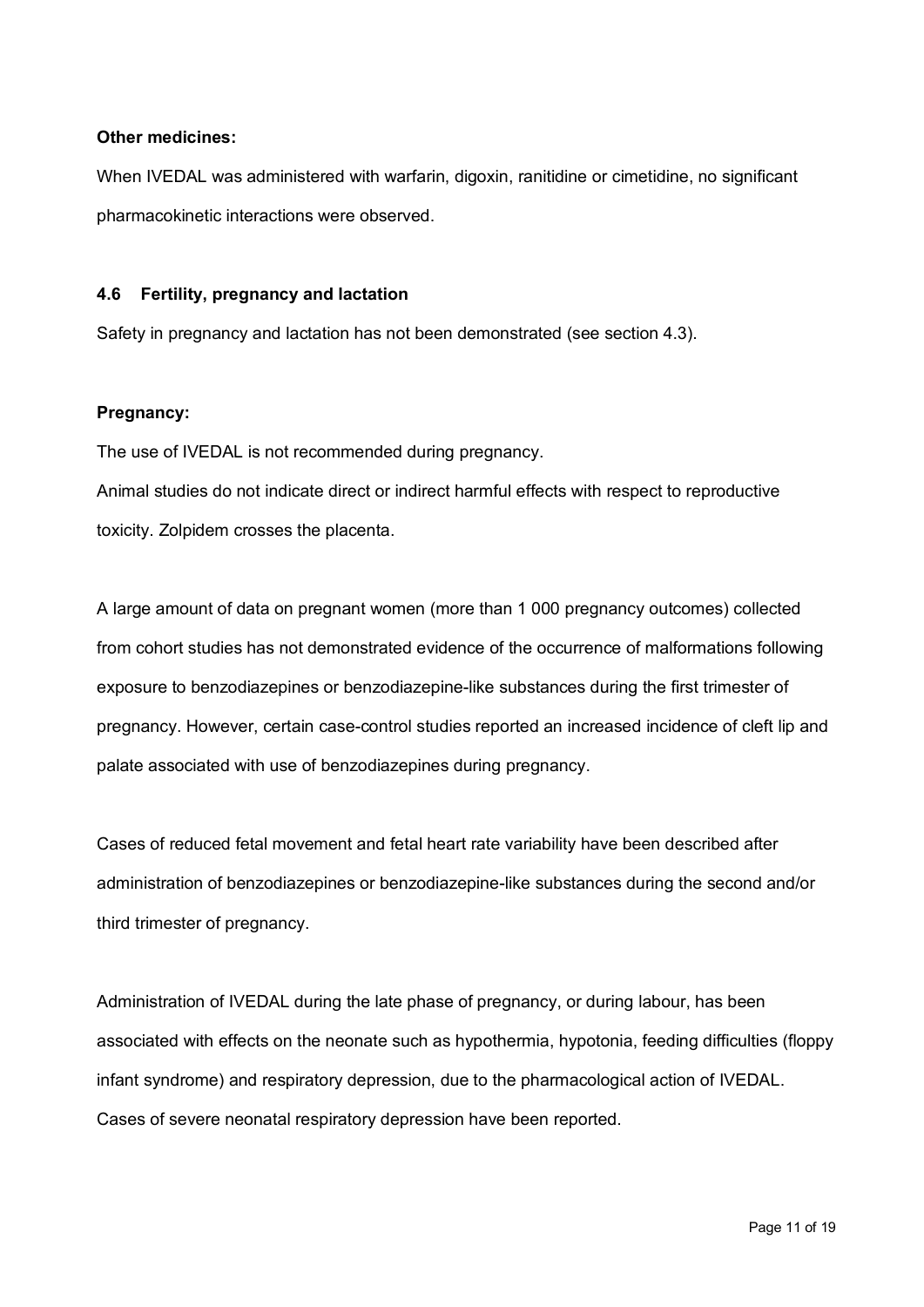Infants born to mothers who took IVEDAL chronically during the latter stages of pregnancy may have developed physical dependence and may be at risk of developing withdrawal symptoms in the postnatal period. Appropriate monitoring of the newborn in the postnatal period is recommended.

If IVEDAL is prescribed to a woman of childbearing potential, she should be warned to contact her doctor about stopping the product if she intends to become or suspects that she is pregnant.

### **Lactation:**

Small quantities of zolpidem appear in breast milk. The use of IVEDAL in breastfeeding mothers is therefore not recommended (see section 4.3).

### **4.7 Effects on ability to drive and use machines**

IVEDAL has major influence on the ability to drive and use machines.

Vehicle drivers and machine operators should be warned that there may be a possible risk of adverse reactions including drowsiness, prolonged reaction time, dizziness and vertigo, sleepiness, blurred/double vision, reduced alertness and impaired driving the morning after therapy (see section 4.8).

In order to minimise this risk a resting period of at least 8 hours is recommended between taking IVEDAL and driving, using machinery and working at heights.

Driving ability impairment and behaviours such as "sleep-driving" have occurred with IVEDAL alone at therapeutic doses.

Furthermore, the co-administration of IVEDAL with alcohol and other CNS depressants increases the risk of such effects. Patients should be warned not to use alcohol or other psychoactive medicines when taking IVEDAL.

### **4.8 Undesirable effects**

The following CIOMS frequency rating is used, when applicable: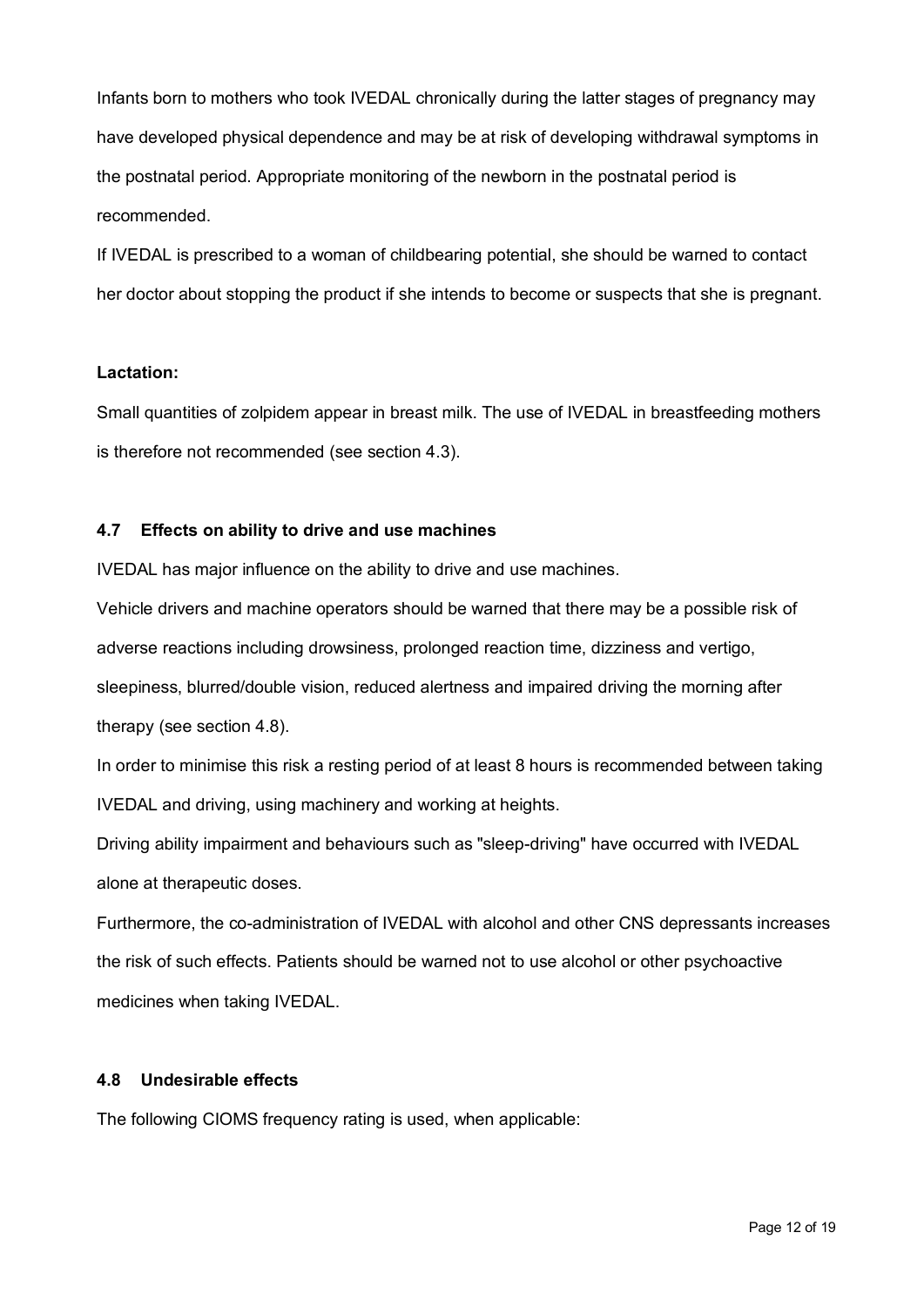Very common:  $\geq 10$  %: Common:  $\geq 1$  % and < 10 %: Uncommon:  $\geq 0.1$  % and < 1 %: Rare:  $\geq$  0,01 % and < 0,1 %; Very rare: < 0,01 %; Not known: cannot be estimated based on available data.

There is evidence of a dose-response relationship for adverse effects associated with IVEDAL use, particularly for certain CNS events. They occur most frequently in elderly patients.

### **Infections and infestations:**

*Common:* upper respiratory tract infection, lower respiratory tract infection

#### **Immune system disorders:**

*Not known:* angioneurotic oedema

### **Metabolism and nutrition disorders:**

*Uncommon:* appetite disorder

### **Psychiatric disorders:**

- *Common:* hallucinations, agitation, nightmare, depression (see section 4.4)
- *Uncommon:* confusional state, irritability, restlessness, aggression, somnambulism (see section 4.4), euphoric mood

*Rare:* libido disorder

*Very rare:* delusion, dependence (withdrawal symptoms or rebound effects may occur after treatment discontinuation)

*Not known:* anger, abnormal behaviour, complex sleep behaviours (see section 4.4), delirium. Most of these psychiatric side effects are related to paradoxical reactions.

#### **Nervous system disorders:**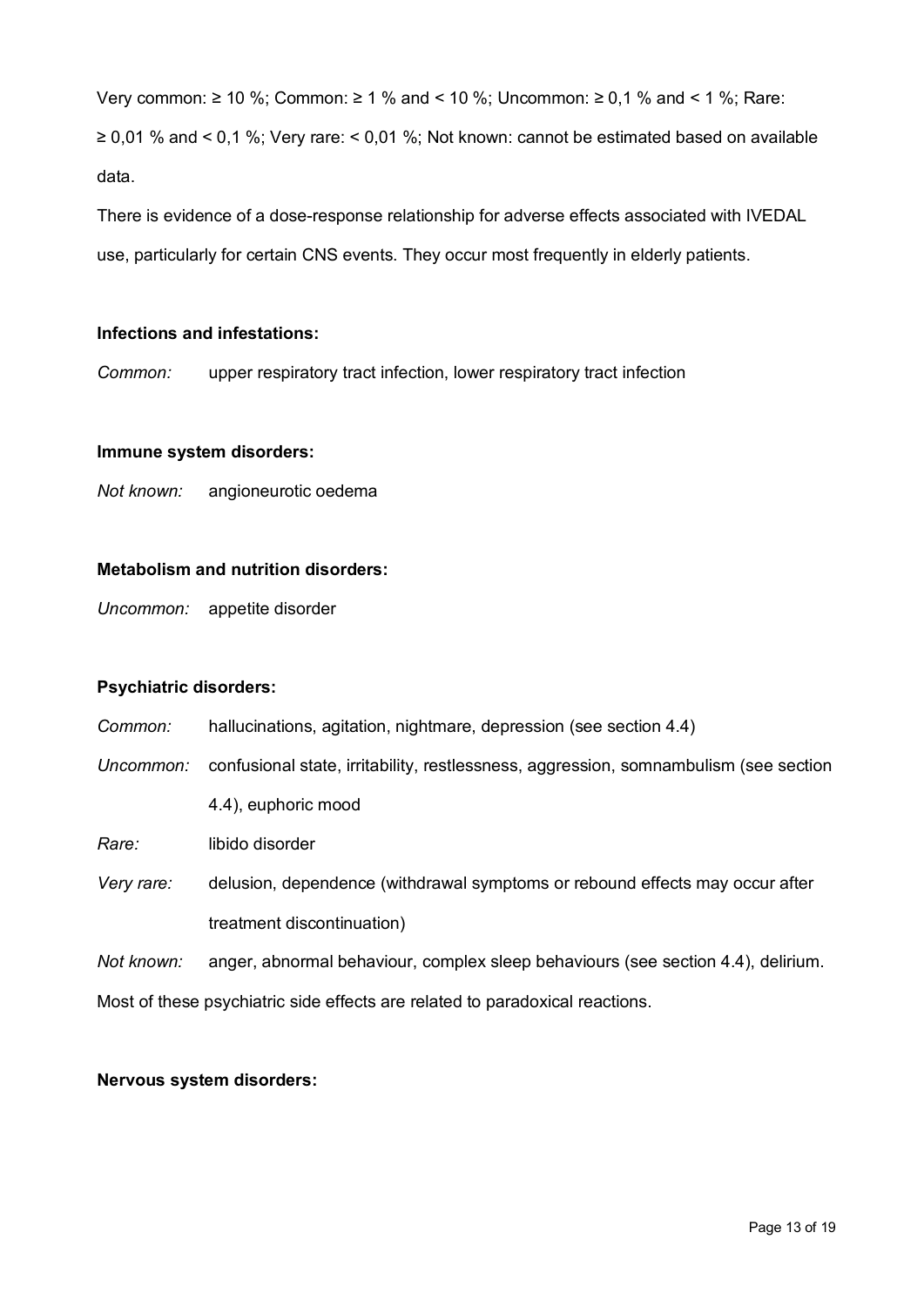| Common: | somnolence, headache, dizziness, exacerbated insomnia, cognitive disorders such |
|---------|---------------------------------------------------------------------------------|
|         | as anterograde amnesia (amnestic effects may be associated with inappropriate   |
|         | behaviour)                                                                      |

*Uncommon:* paraesthesia, tremor, disturbance in attention and speech disorder

*Rare:* depressed level of consciousness

### **Eye disorders:**

- *Uncommon:* diplopia, blurred vision
- *Rare:* visual impairment

### **Respiratory, thoracic and mediastinal disorders:**

*Very rare:* respiratory depression (see section 4.4)

### **Gastrointestinal disorders:**

*Common:* diarrhoea, nausea, vomiting, abdominal pain

### **Hepato-biliary disorders:**

| Uncommon: | elevated liver enzymes |
|-----------|------------------------|
|-----------|------------------------|

*Rare:* hepatocellular, cholestatic or mixed liver injury (see sections 4.2, 4.3 and 4.4)

### **Skin and subcutaneous tissue disorders:**

*Uncommon:* rash, pruritus, hyperhidrosis

*Rare:* urticaria

# **Musculoskeletal and connective tissue disorders:**

- *Common:* back pain
- *Uncommon:* arthralgia, myalgia, muscle spasms, neck pain, muscular weakness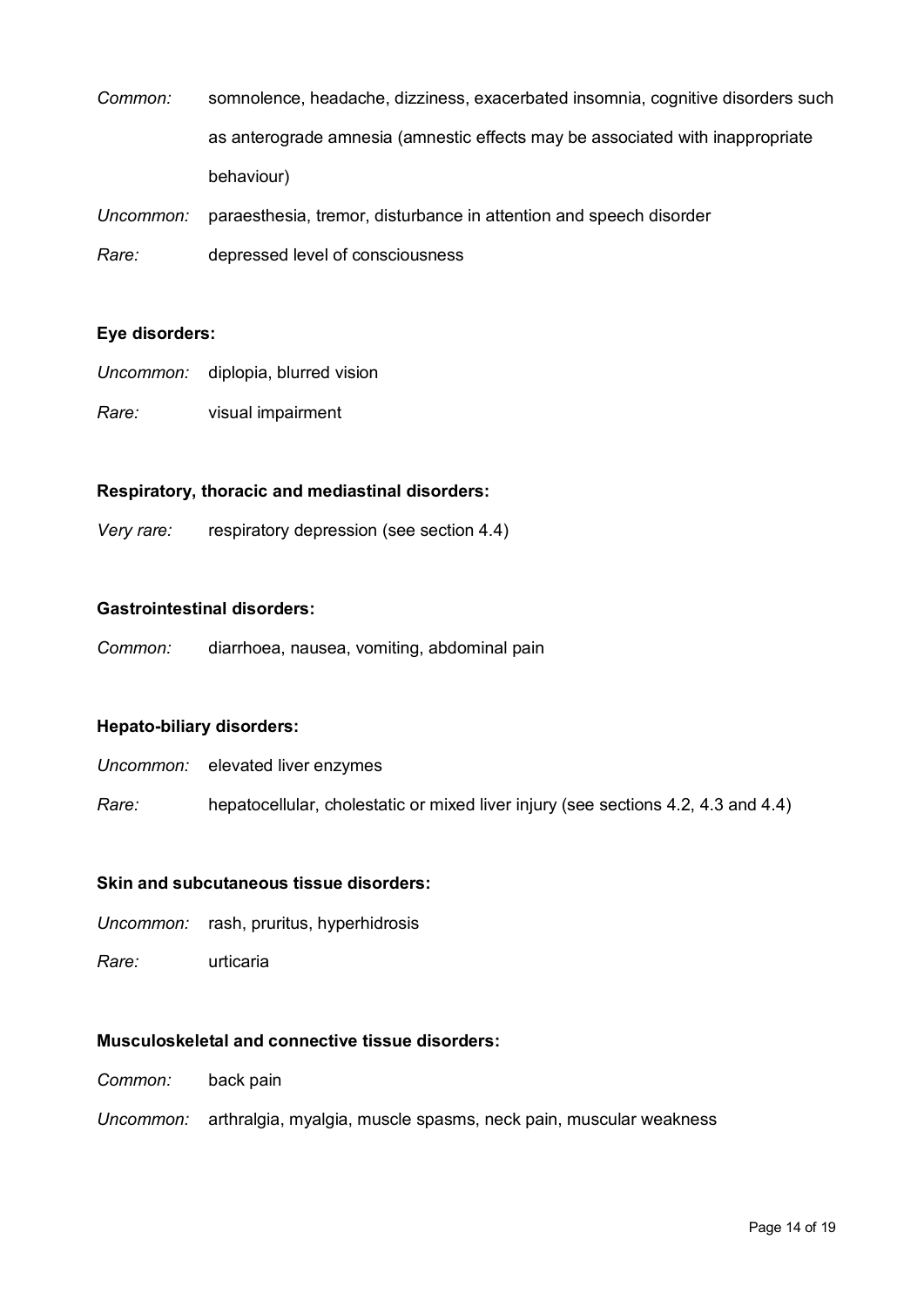### **General disorders and administration site conditions:**

*Common:* fatigue

*Rare:* gait disturbances, fall (predominantly in elderly patients and when IVEDAL was not taken in accordance with prescribing recommendation) (see section 4.4)

*Not known:* drug tolerance.

### *Reporting of suspected adverse reactions*

Reporting suspected adverse reactions after authorisation of IVEDAL is important. It allows continued monitoring of the benefit/risk balance of the medicine. Health care providers are asked to report any suspected adverse reactions to the South African Health Products Regulatory Authority (SAHPRA) via the "Adverse Drug Reaction Reporting Form", found online under SAHPRA's publications: [https://www.sahpra.org.za/Publications/Index/8.](https://www.sahpra.org.za/Publications/Index/8) Side effects can be reported directly to Sanofi's Pharmacovigilance Unit at za.drugsafety@sanofi.com (email) or 011 256 3700 (tel).

### **4.9 Overdose**

### **Signs and symptoms:**

In cases of overdose involving IVEDAL alone or with other CNS-depressant agents (including alcohol), impairment of consciousness ranging from somnolence to coma, and more severe symptomatology including fatal outcomes, have been reported.

### **Management:**

General symptomatic and supportive measures should be used. Sedating medicines should be withheld even if excitation occurs.

The use of benzodiazepine antagonists (e.g. flumazenil) may be considered where serious symptoms are observed.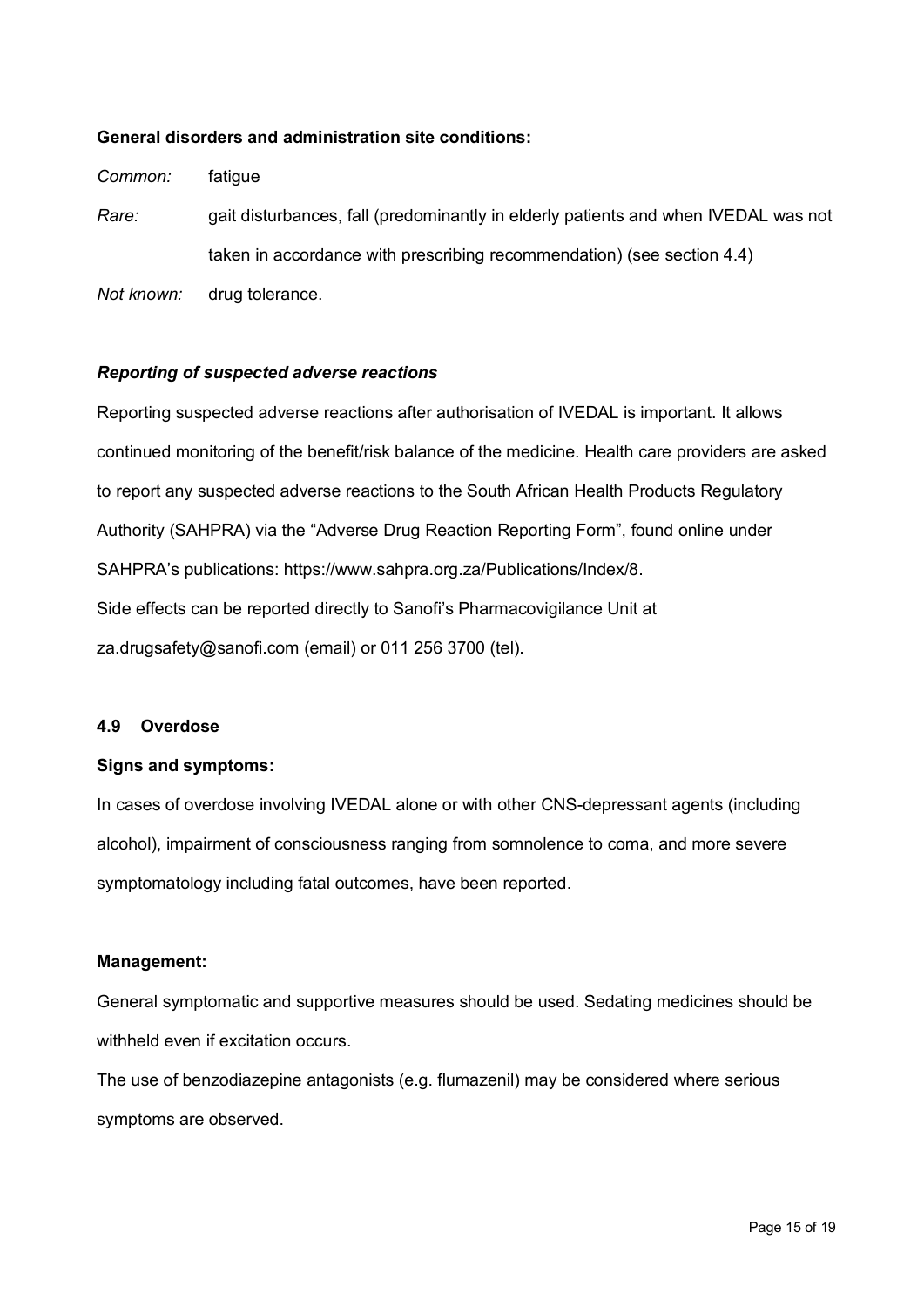Flumazenil is reported to have an elimination half-life of about 40 – 80 minutes. Patients should be kept under close observation because of this short duration of action; further doses of flumazenil may be necessary.

However, flumazenil administration may contribute to the appearance of neurological symptoms (convulsions).

In the management of overdose with any medicine, it should be borne in mind that multiple agents may have been taken.

IVEDAL is not dialysable.

# **5. PHARMACOLOGICAL PROPERTIES**

### **5.1 Pharmacodynamic properties**

Category and class: A 2.2. Sedatives, hypnotics.

Pharmacotherapeutic groups: Nervous system, Psycholeptics, Hypnotics and sedatives, Benzodiazepine related drugs.

ATC code: N05CF02.

Zolpidem is an imidazopyridine compound with sedative/hypnotic effects. These effects are related to a specific agonist action at central receptors belonging to GABA-omega benzodiazepine-1 and benzodiazepine-2 macromolecular receptor complex, modulating the opening of the chloride ion channel. Zolpidem acts primarily upon the omega-1 (benzodiazepine-1) receptor subtypes. The clinical relevance of this is not known.

# *Paediatric population*

Safety and efficacy of zolpidem tartrate have not been established in children aged less than 18 years. A randomised placebo-controlled study in 201 children aged 6 – 17 years with insomnia associated with attention deficit hyperactivity disorder (ADHD) failed to demonstrate efficacy of zolpidem tartrate 0,25 mg/kg/day (with a maximum of 10 mg/day) as compared to placebo. Psychiatric and nervous system disorders comprised the most frequent treatment-emergent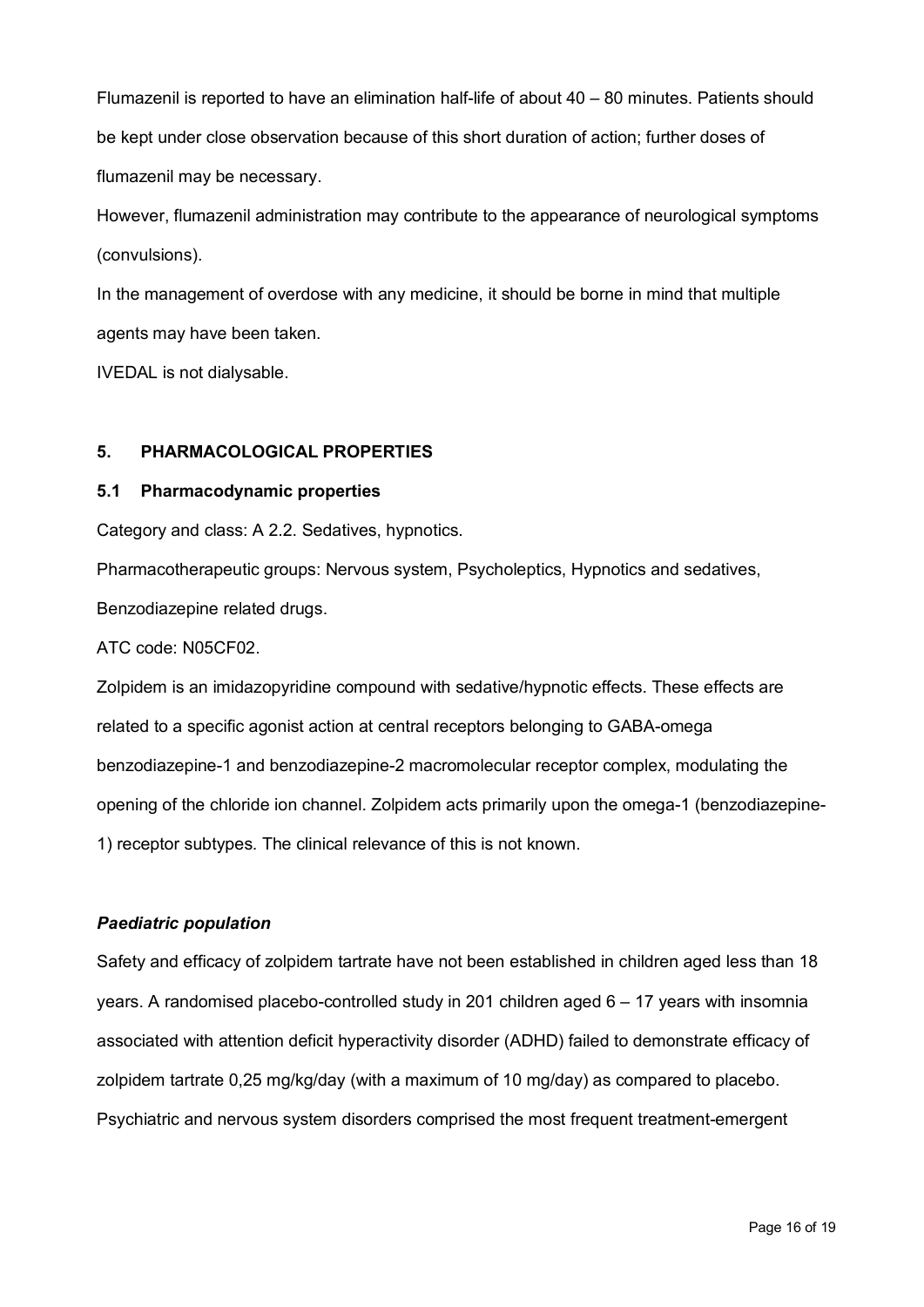adverse events observed with zolpidem tartrate versus placebo and included dizziness (23,5 % versus 1,5 %), headache (12,5 % versus 9,2 %), and hallucinations (7,4 % versus 0 %) (see sections 4.2 and 4.3).

### **5.2 Pharmacokinetic properties**

### *Absorption:*

After oral administration, the bioavailability of zolpidem is about 70 %, reaching peak plasma concentration between 0,5 and 3 hours after dosing.

### *Distribution:*

At therapeutic dose levels, the pharmacokinetics are linear. The degree of plasma protein binding is about 92 %. The plasma elimination half-life is about 2,5 hours  $(1,4 - 3,8$  hours). The distribution volume in adults is  $0.54 \pm 0.02$  L/kg. The distribution volume decreases to  $0.34 \pm 0.02$ 0,05 L/kg in the very elderly.

# *Excretion:*

Zolpidem is excreted in the form of inactive metabolites (hepatic metabolism), mainly in the urine (56 %) and faeces (37 %). It has no inducing effects on hepatic enzymes. In elderly subjects, clearance is reduced. The peak concentration is increased by about 50 % and elimination half-life by 32 %.

In patients with renal insufficiency, whether dialysed or not, there is a moderate reduction in clearance. The other pharmacokinetic parameters are unaffected.

### *Bioavailability:*

In patients with hepatic insufficiency, the bioavailability of zolpidem is increased. Clearance is reduced and the elimination half-life prolonged (about 10 hours).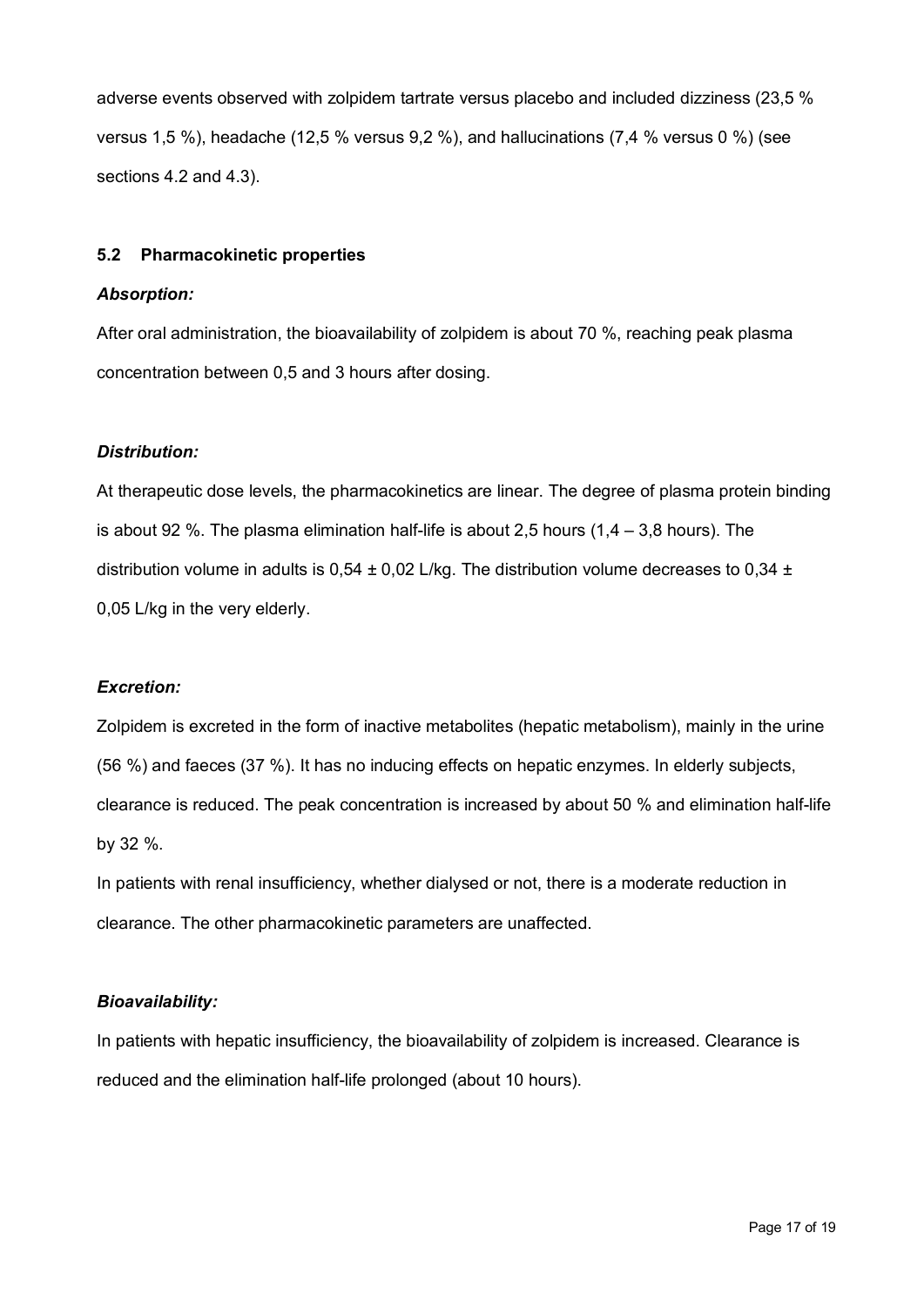# **5.3 Preclinical safety data**

No data of therapeutic relevance.

# **6. PHARMACEUTICAL PARTICULARS**

# **6.1 List of excipients**

# *Tablet core:*

Hypromellose (6 mPa.s)

Lactose monohydrate

Magnesium stearate

Microcrystalline cellulose (Avicel PH101)

Sodium starch glycolate (type A)

# *Film coating:*

Hypromellose (6 mPa.s)

Macrogol 400

Titanium dioxide suspension (E171, CI 778891).

# **6.2 Incompatibilities**

Not applicable.

# **6.3 Shelf life**

36 months.

Store at or below 25 °C.

# **6.4 Special precautions for storage**

Protect from light and moisture.